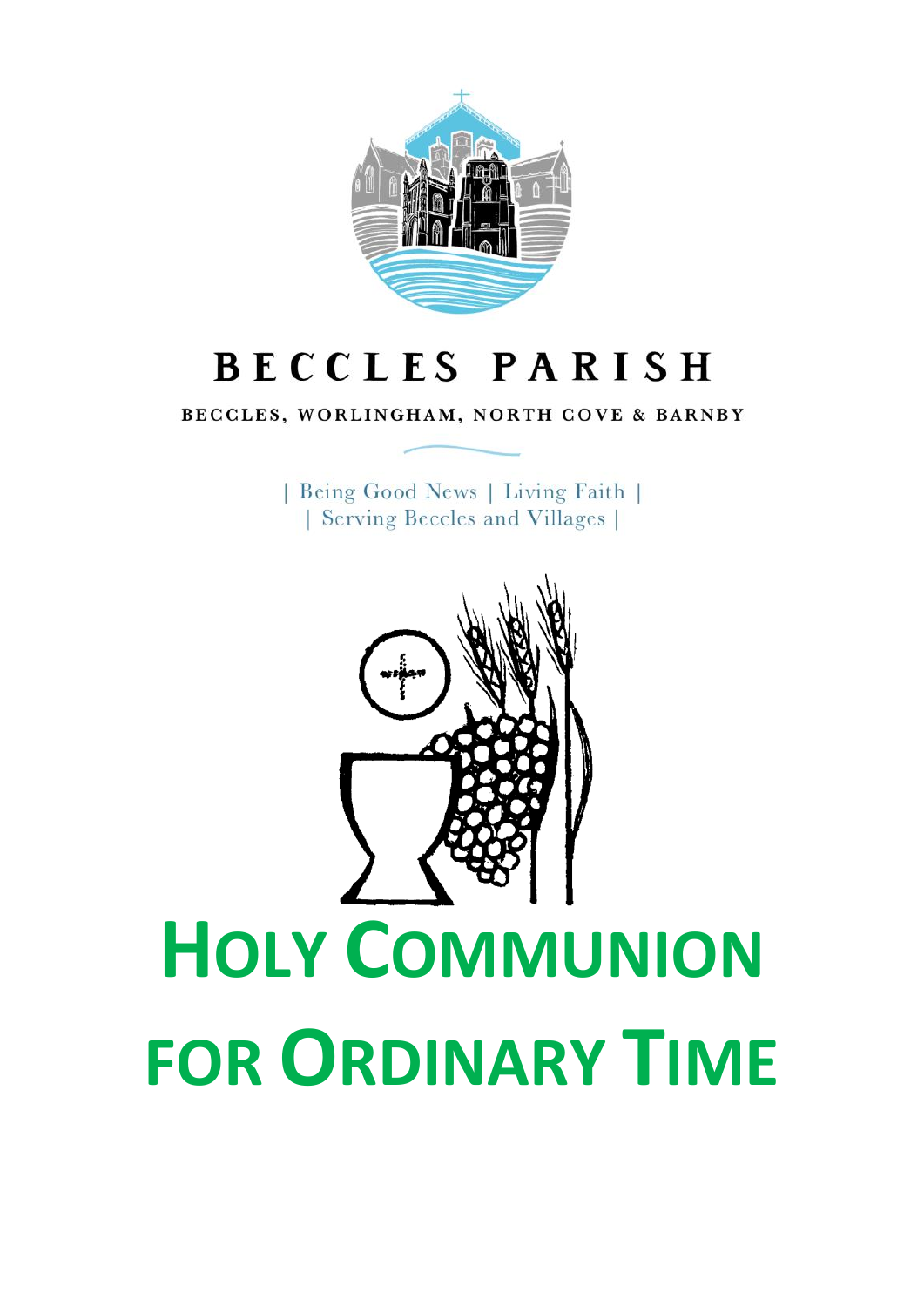#### **Preparation**

You might find it helpful to use one of these prayers as a form of preparation.

We do not presume to come to this your table, merciful Lord, trusting in our own righteousness, but in your manifold and great mercies. We are not worthy so much as to gather up the crumbs under your table. But you are the same Lord whose nature is always to have mercy. Grant us therefore, gracious Lord, so to eat the flesh of your dear Son Jesus Christ and to drink his blood, that our sinful bodies may be made clean by his body and our souls washed through his most precious blood, and that we may evermore dwell in him, and he in us. Amen. Most merciful Lord, your love compels us to come in. Our hands were unclean, our hearts were unprepared; we were not fit even to eat the crumbs from under your table. But you, Lord, are the God of our salvation, and share your bread with sinners. So cleanse and feed us with the precious body and blood of your Son. that he may live in us and we in him; and that we, with the whole company of Christ, may sit and eat in your kingdom. Amen.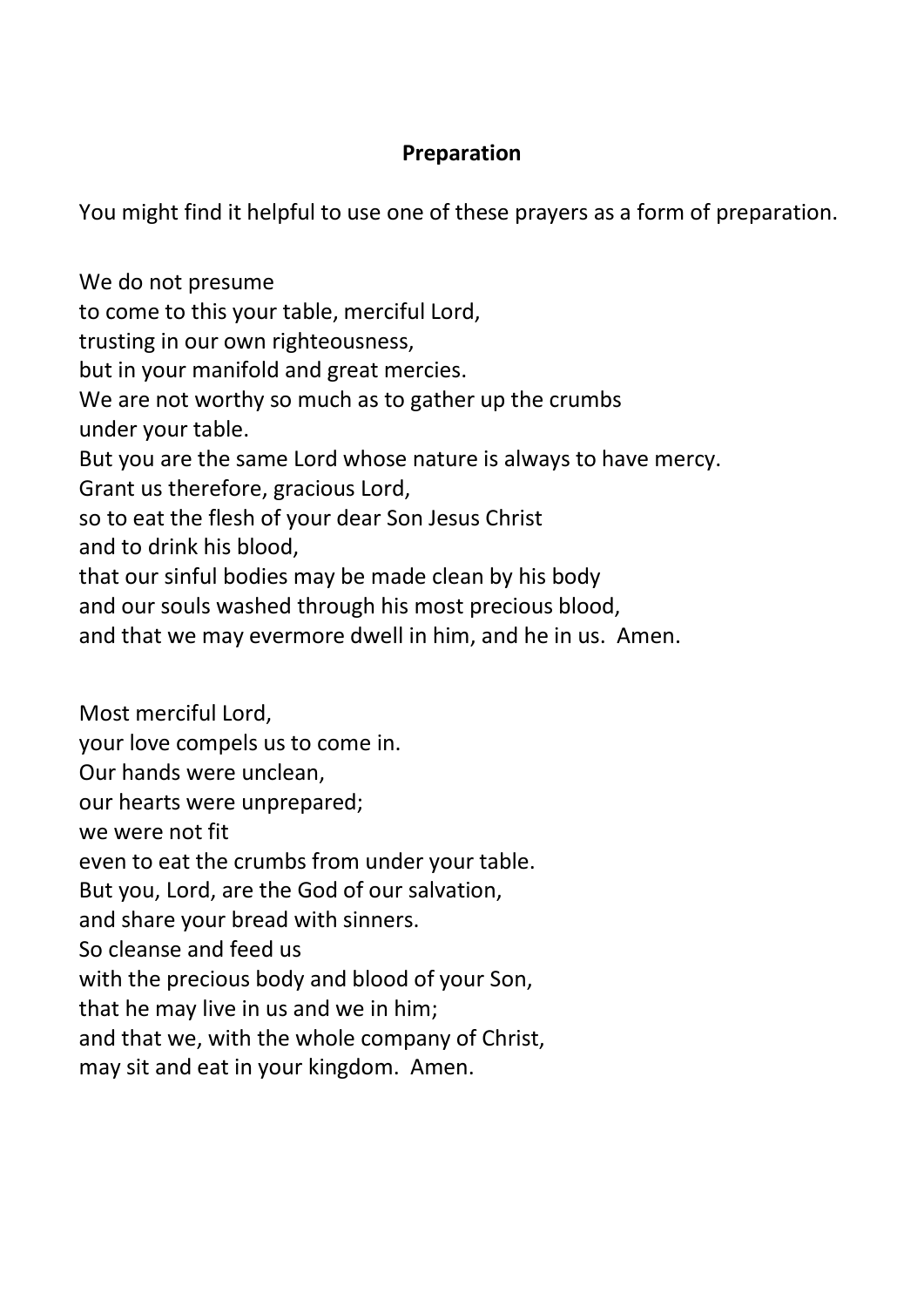# *The Gathering*

*Words of welcome or introduction may be said*

We come from scattered lives to meet with God. Let us recognize his presence with us. *Silence is kept.* As God's people we have gathered: **let us worship him together.**

Grace, mercy and peace from God our Father and the Lord Jesus Christ be with you **and also with you.**

*or*

We meet in the name of God: **God the Father, God the Son, God the Spirit: God is one.**

#### **Hymn**

**Almighty God, to whom all hearts are open, all desires known, and from whom no secrets are hidden: cleanse the thoughts of our hearts by the inspiration of your Holy Spirit, that we may perfectly love you, and worthily magnify your holy name; through Christ our Lord. Amen.**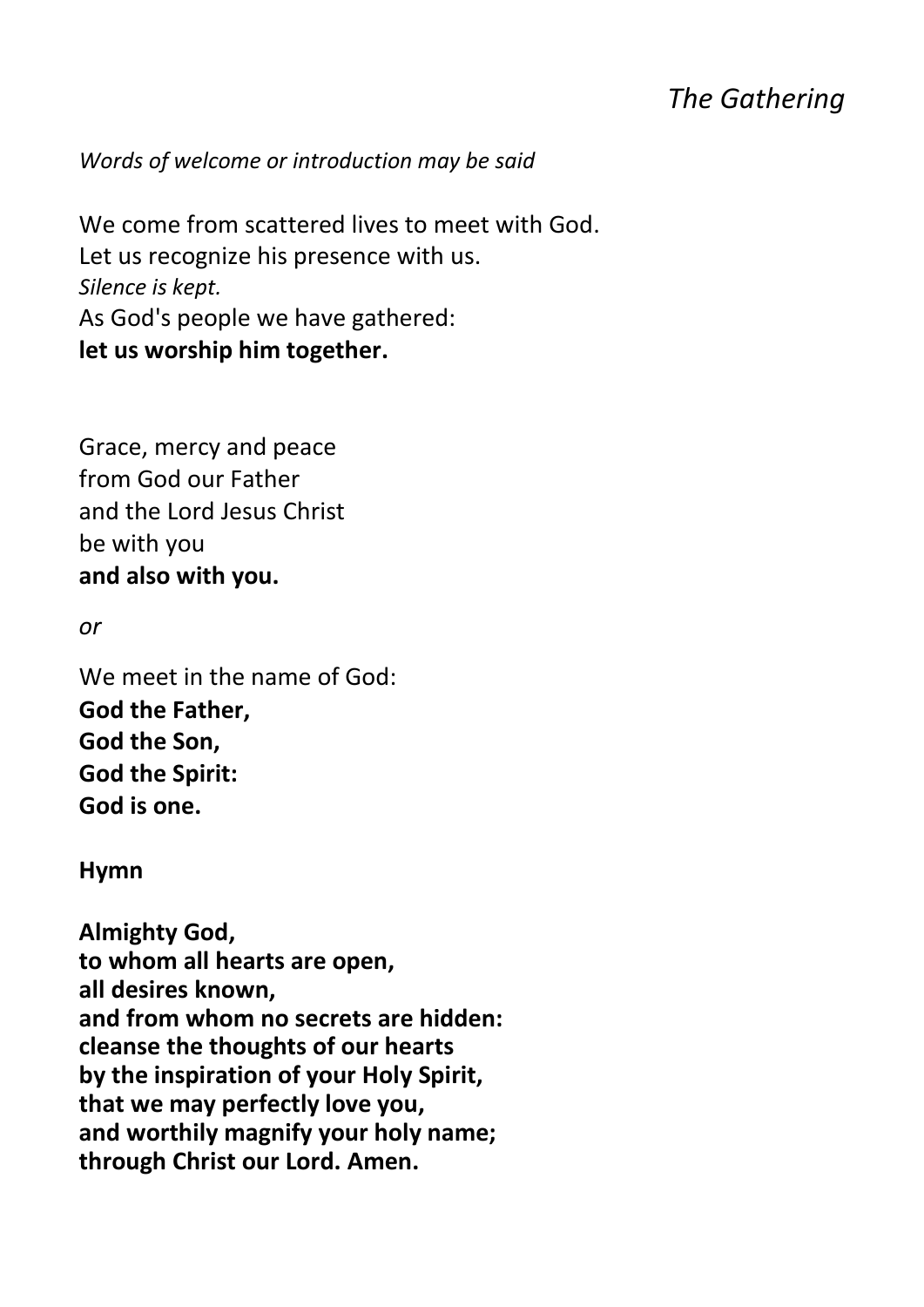#### **Prayers of Penitence**

*The summary of the law may be used* Our Lord Jesus Christ said: The first commandment is this: 'Hear, O Israel, the Lord our God is the only Lord. You shall love the Lord your God with all your heart, with all your soul, with all your mind, and with all your strength.'

The second is this: 'Love your neighbour as yourself.' There is no other commandment greater than these. On these two commandments hang all the law and the prophets. **Amen. Lord, have mercy.**

#### *A minister uses this invitation to confession or other suitable words*

God so loved the world that he gave his only Son Jesus Christ to save us from our sins, to be our advocate in heaven, and to bring us to eternal life.



Let us confess our sins in penitence and faith, firmly resolved to keep God's commandments and to live in love and peace with all.

**Almighty God, our heavenly Father, we have sinned against you and against our neighbour in thought and word and deed, through negligence, through weakness, through our own deliberate fault. We are truly sorry and repent of all our sins. For the sake of your Son Jesus Christ, who died for us, forgive us all that is past and grant that we may serve you in newness of life to the glory of your name. Amen.**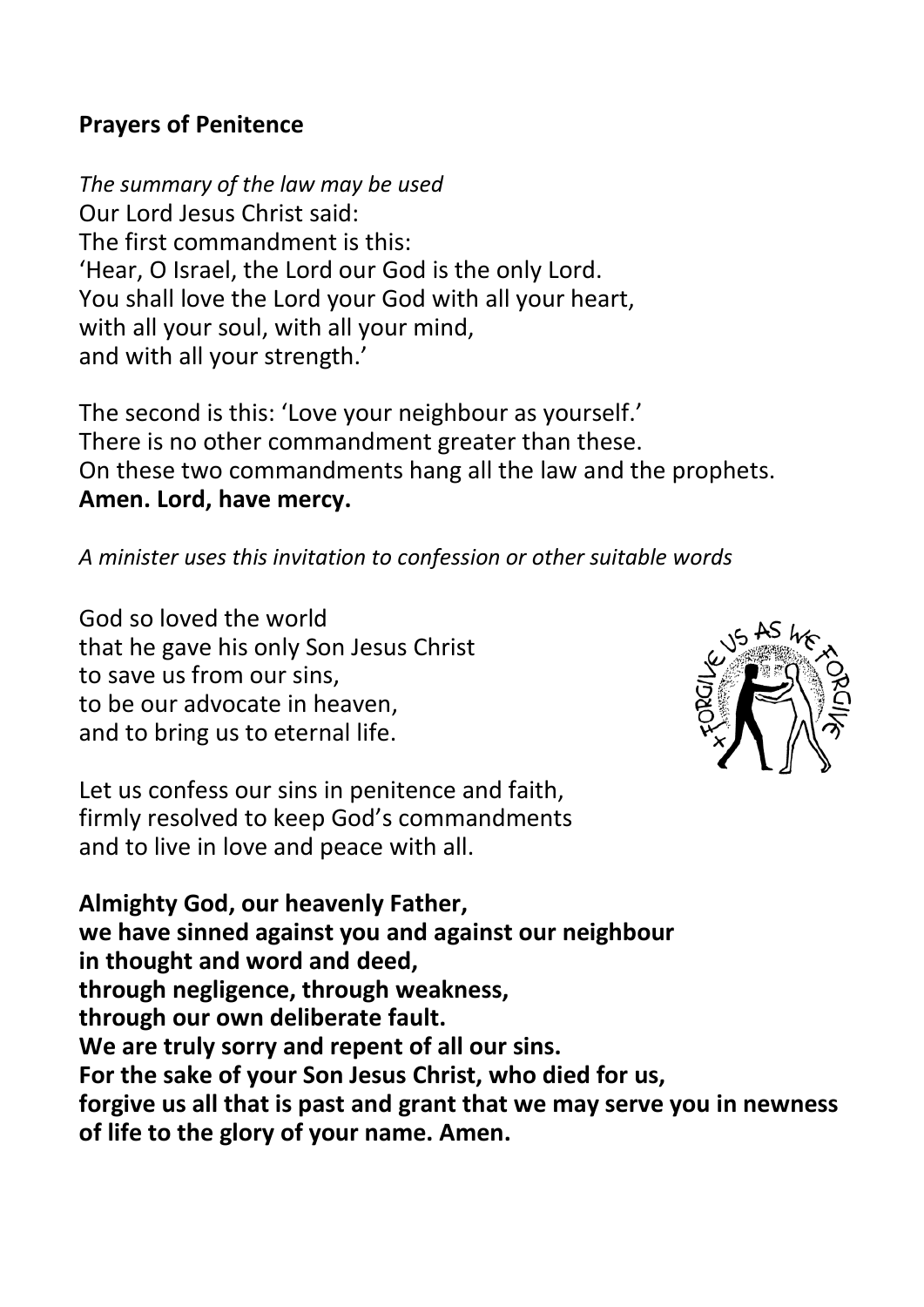We have not always worshipped God, our creator. Lord, have mercy. **Lord, have mercy.**

We have not always followed Christ, our Saviour. Christ, have mercy. **Christ, have mercy.**

We have not always trusted in the Spirit, our guide. Lord, have mercy. **Lord, have mercy.**

*The president pronounces the absolution in these or other suitable words*

Almighty God, who forgives all who truly repent, have mercy upon *you,*  pardon and deliver *you* from all *your* sins, confirm and strengthen *you* in all goodness, and keep *you* in life eternal; through Jesus Christ our Lord. **Amen.**

*We say or sing the Gloria*

Glory to God in the highest, and peace to his people on earth. Lord God, heavenly King, almighty God and Father, we worship you, we give you thanks, we praise you for your glory.

*or*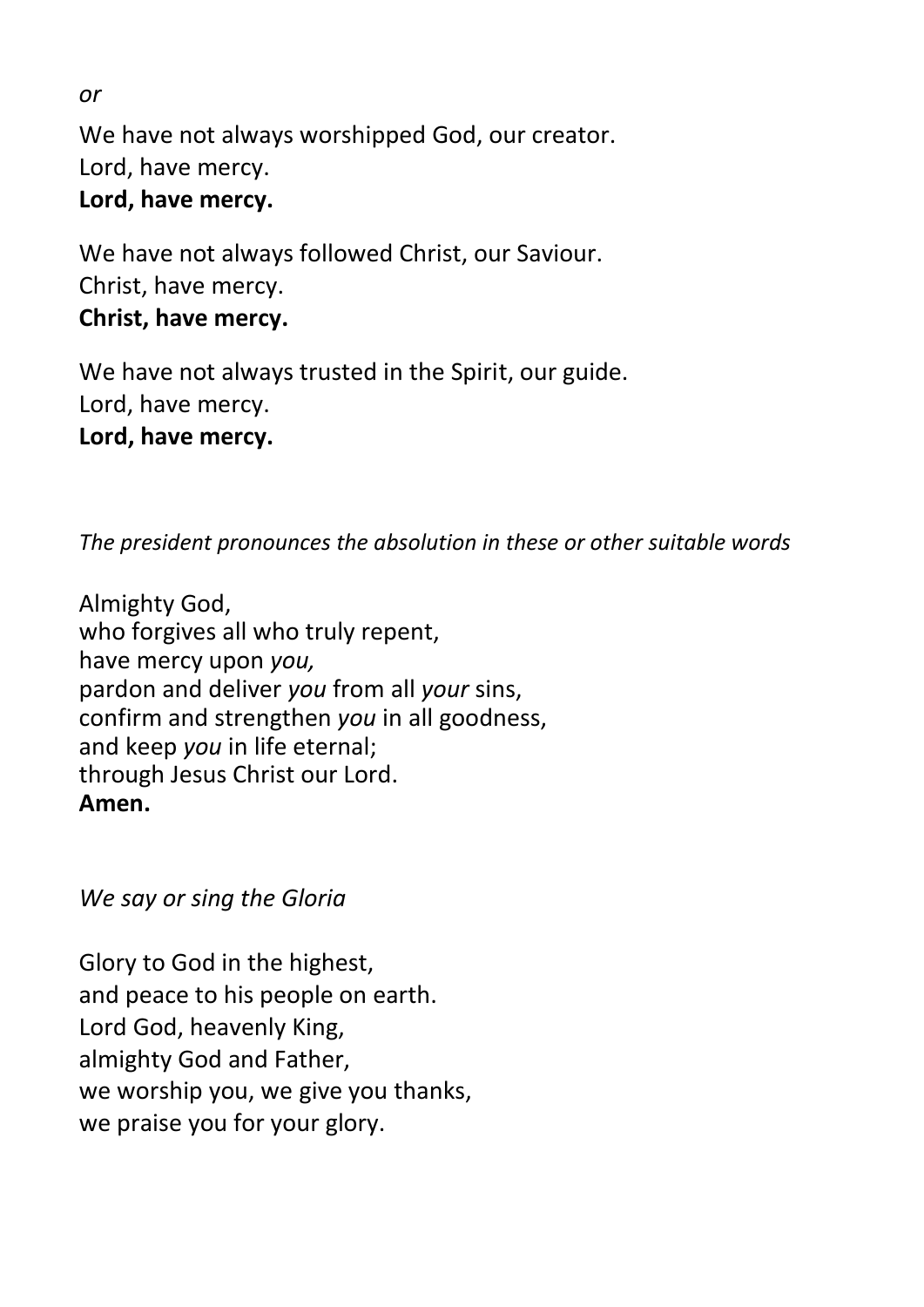Lord Jesus Christ, only Son of the Father, Lord God, Lamb of God, you take away the sin of the world: have mercy on us; you are seated at the right hand of the Father: receive our prayer.

For you alone are the Holy One, you alone are the Lord, you alone are the Most High, Jesus Christ, with the Holy Spirit, in the glory of God the Father. Amen.

#### *or*

Glory to God, we give you thanks and praise; of heavenly joy and earthly peace we sing. We worship you, to you our hearts we raise, Lord God, almighty Father, heavenly King.

Lord Jesus Christ, the Father's only Son, you bore for us the load of this world's sin. O Lamb of God, your glorious vict'ry won, receive our prayer, grant us your peace within.

Alone, O Christ, you only are the Lord, at God's right hand in majesty most high: who with the Spirit worshipped and adored: with all the heavenly host we glorify.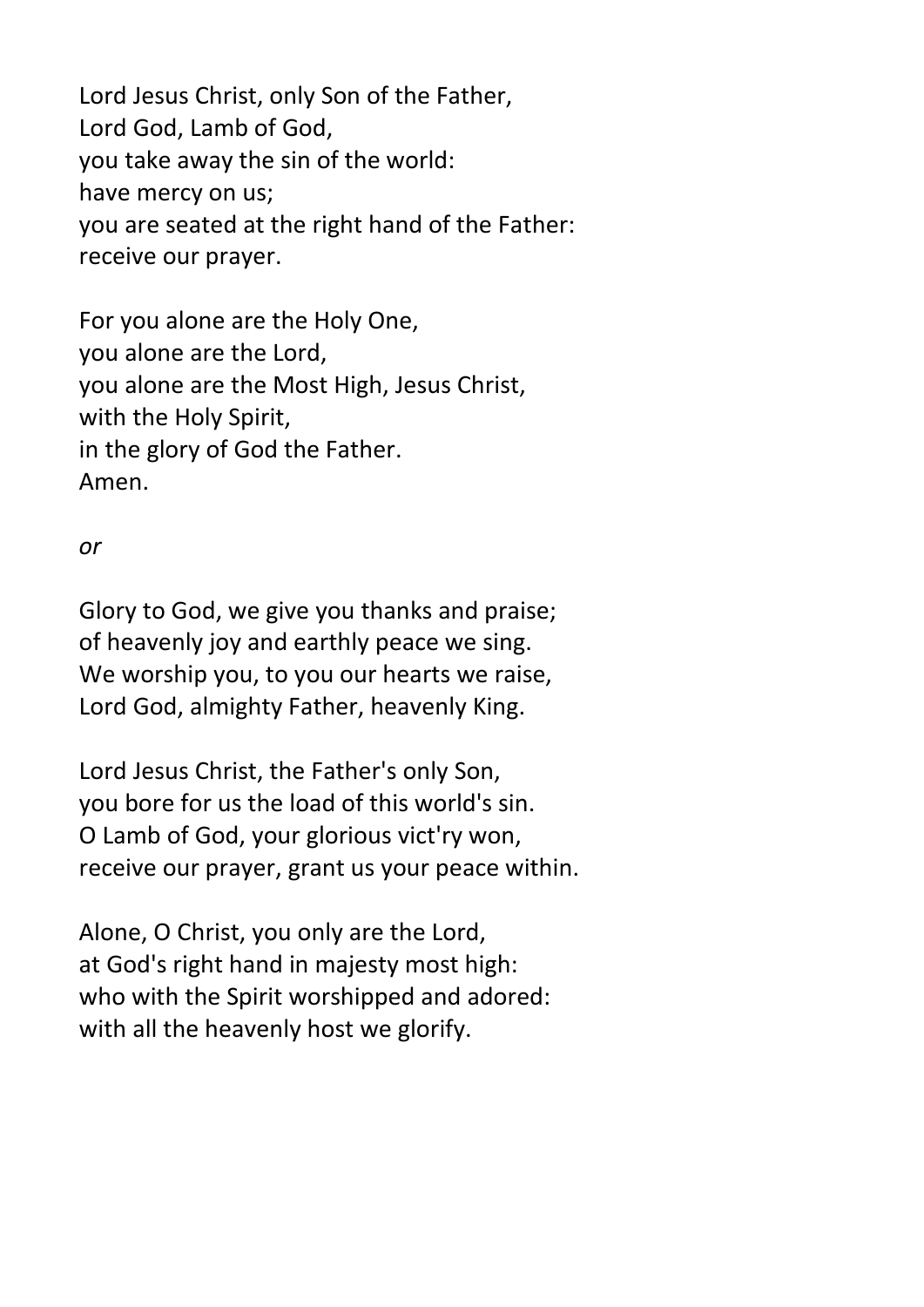## **The Collect**

*A Minister introduces a period of silent prayer with the words 'Let us pray' or a more specific bidding.*

*The Collect is said.*

# **THE LITURGY OF THE WORD**

## **Readings**

*At the end the reader says* This is the word of the Lord. **Thanks be to God**

**Hymn**

## **Gospel Reading**

*When the Gospel is announced the reader says*

Hear the Gospel of our Lord Jesus Christ according to *N*. **Glory to you, O Lord.**

*At the end*

This is the Gospel of the Lord. **Praise to you, O Christ.** 

**Sermon**

**The Creed**

**We believe in one God, the Father, the Almighty, maker of heaven and earth, of all that is, seen and unseen.**

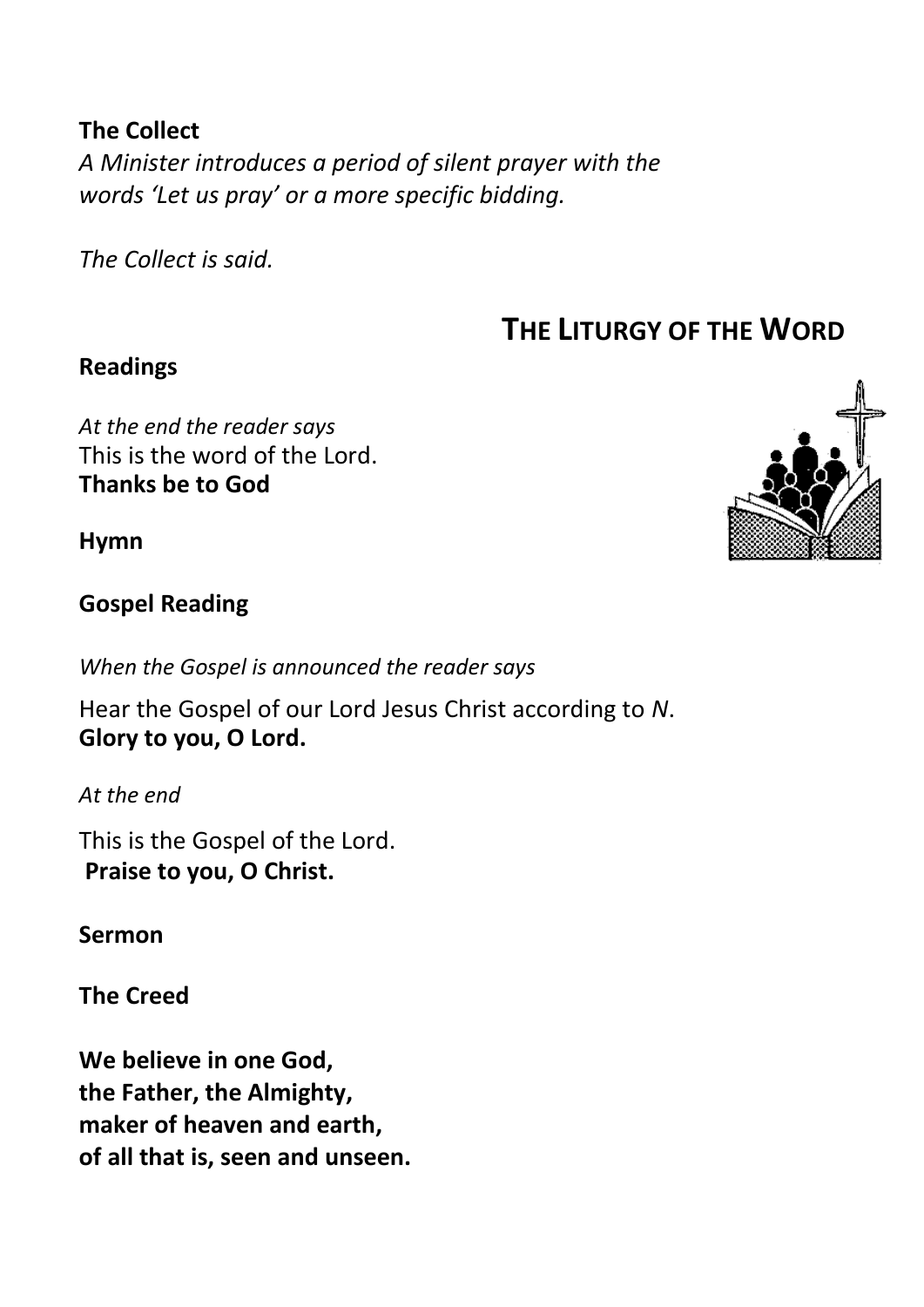**We believe in one Lord, Jesus Christ, the only Son of God, eternally begotten of the Father, God from God, Light from Light, true God from true God, begotten, not made, of one Being with the Father; through him all things were made. For us and for our salvation he came down from heaven, was incarnate from the Holy Spirit and the Virgin Mary and was made man. For our sake he was crucified under Pontius Pilate; he suffered death and was buried.**

**On the third day he rose again in accordance with the Scriptures; he ascended into heaven and is seated at the right hand of the Father. He will come again in glory to judge the living and the dead, and his kingdom will have no end.**

**We believe in the Holy Spirit, the Lord, the giver of life, who proceeds from the Father and the Son, who with the Father and the Son is worshipped and glorified, who has spoken through the prophets. We believe in one holy catholic and apostolic Church. We acknowledge one baptism for the forgiveness of sins. We look for the resurrection of the dead, and the life of the world to come. Amen.**

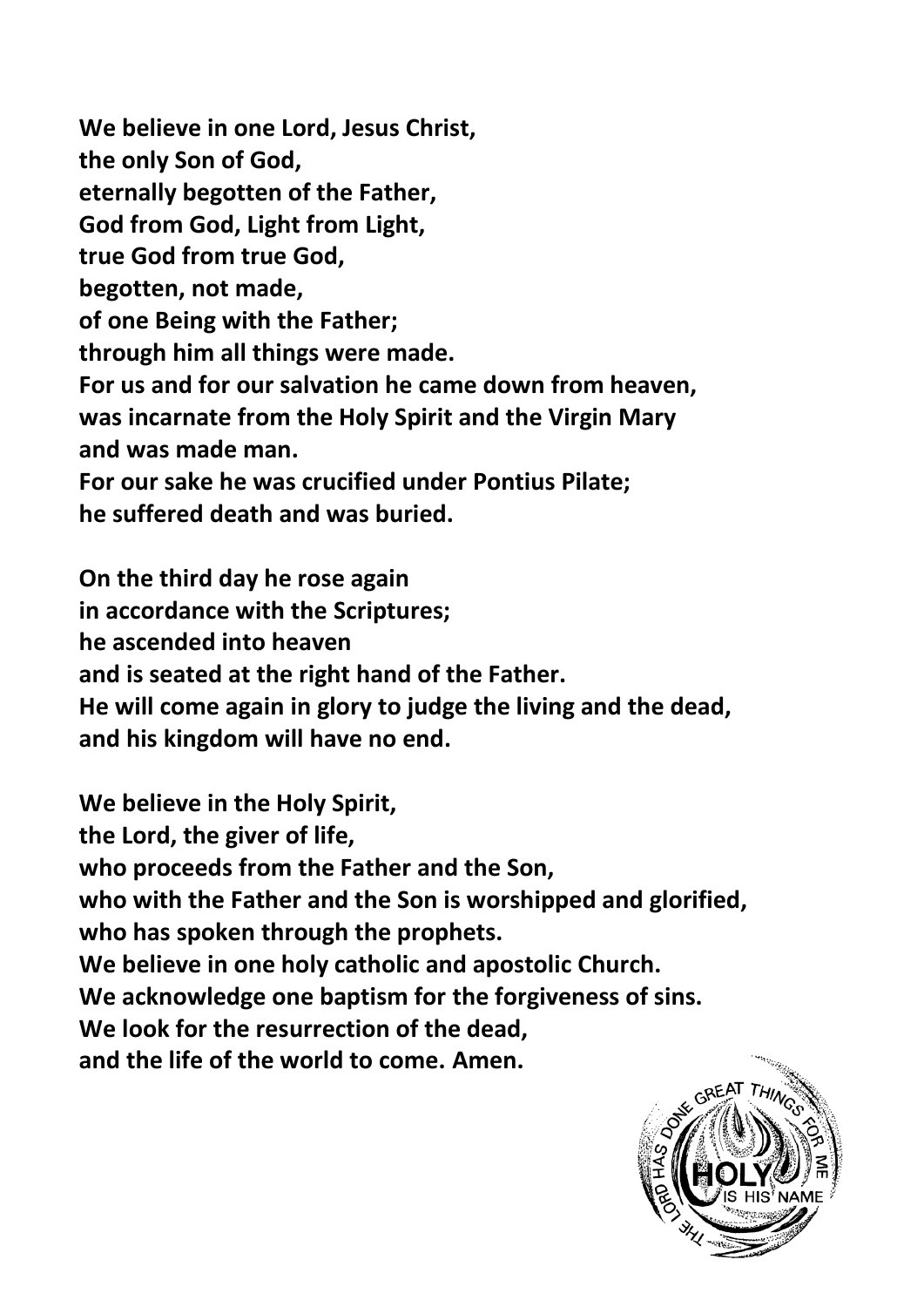or

We say together in faith

**Holy, holy, holy is the Lord God almighty, who was, and is, and is to come.**

We believe in God the Father, who created all things: **for by his will they were created and have their being.**

We believe in God the Son, who was slain: **for with his blood, he purchased us for God, from every tribe and language, from every people and nation.**

We believe in God the Holy Spirit: **the Spirit and the Bride say, 'Come!' Even so come, Lord Jesus! Amen.**

**Prayers of Intercession** *These responses may be used*

Lord, in your mercy, Lord hear us.

**hear our prayer. Lord graciously hear us.**

*And at the end*

Merciful Father, **accept these prayers for the sake of your Son, our Saviour Jesus Christ. Amen.**

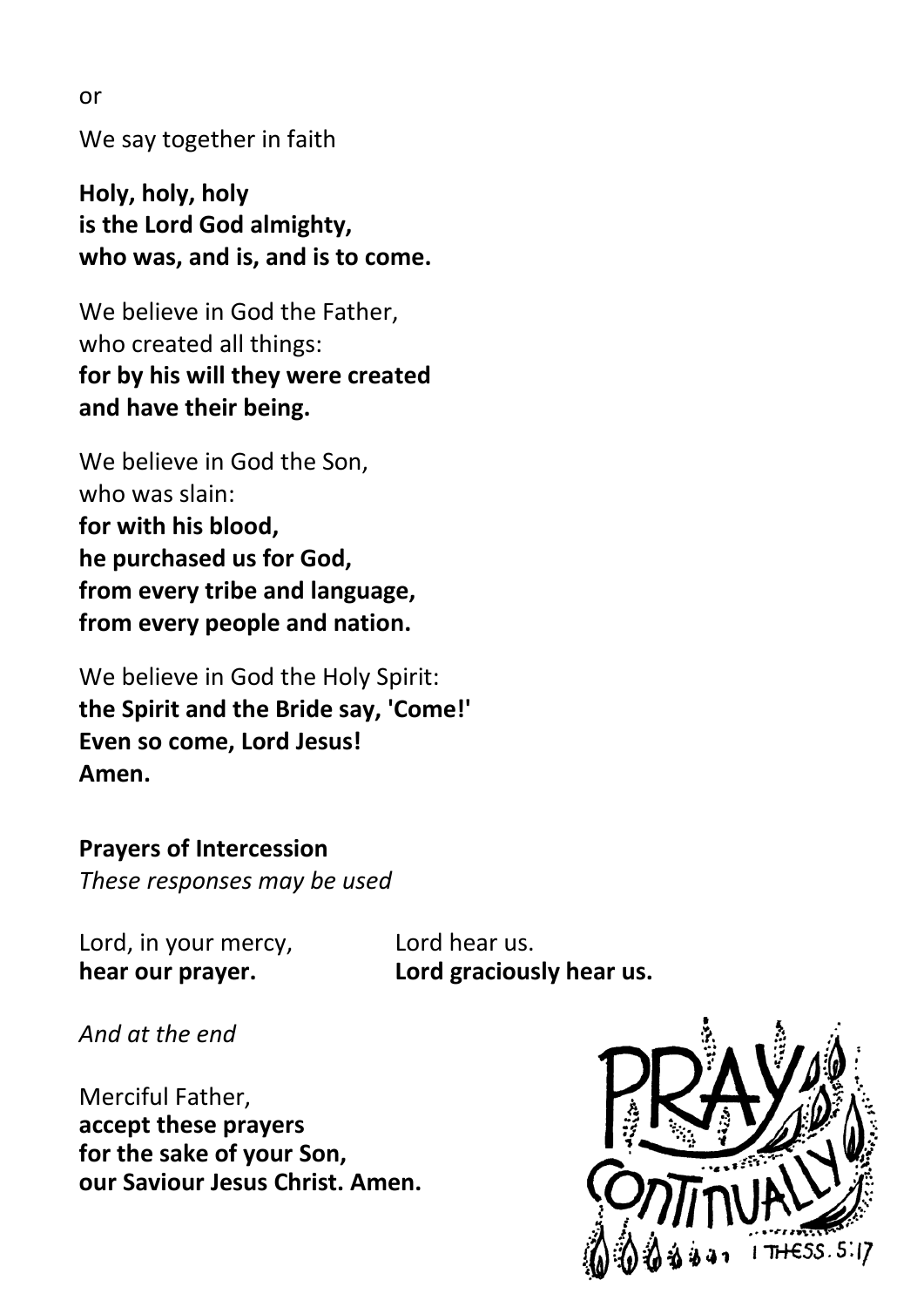# **THE LITURGY OF THE SACRAMENT**

#### **The Peace**

*The Minister may introduce the Peace with a suitable sentence and then says*

The peace of the Lord be always with you **and also with you.**

Let us offer one another a sign of peace

**Hymn**

## **Preparation of the Table**



*The gifts of the people are gathered and presented The table is prepared and bread and wine are placed upon it*

Blessed are you, Lord God of all creation: through your goodness we have this bread to set before you, which earth has given and human hands have made. It will become for us the bread of life. **Blessed be God for ever.**

Blessed are you, Lord God of all creation: through your goodness we have this wine to set before you, fruit of the vine and work of human hands. It will become for us the cup of salvation. **Blessed be God for ever.**

or

**Yours, Lord, is the greatness, the power, the glory, the splendour, and the majesty; for everything in heaven and on earth is yours. All things come from you, and of your own do we give you.**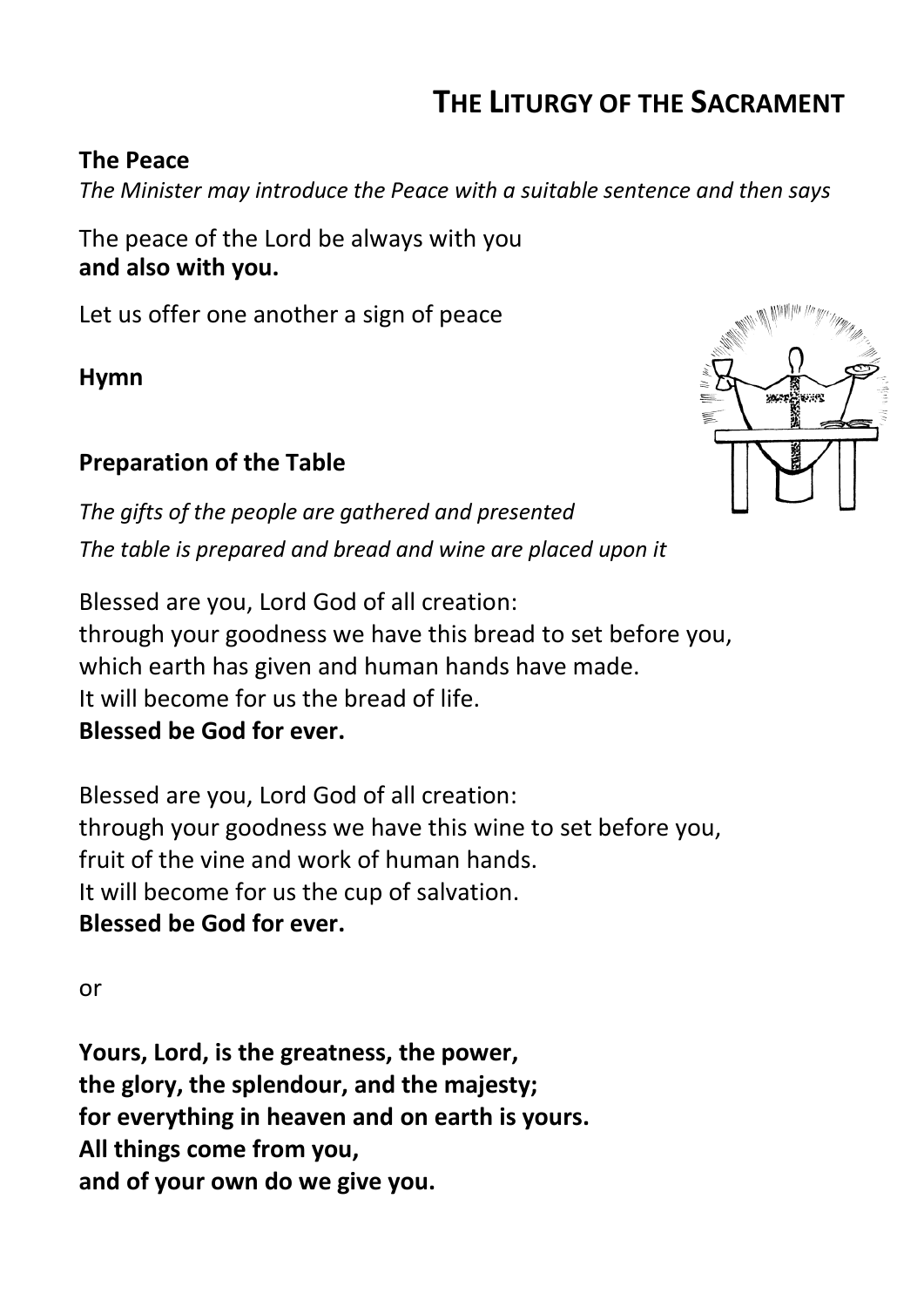# EUCHARISTIC PRAYER B

The Lord is here. **His Spirit is with us.**

Lift up your hearts. **We lift them to the Lord.**

Let us give thanks to the Lord our God. **It is right to give thanks and praise.**



Father, we give you thanks and praise through your beloved Son Jesus Christ, your living Word, through whom you have created all things; who was sent by you in your great goodness to be our Saviour.

By the power of the Holy Spirit he took flesh; as your Son, born of the blessed Virgin, he lived on earth and went about among us; he opened wide his arms for us on the cross; he put an end to death by dying for us; and revealed the resurrection by rising to new life; so he fulfilled your will and won for you a holy people.

Therefore with angels and archangels, and with all the company of heaven, we proclaim your great and glorious name, for ever praising you and saying/singing:

> **Holy, holy, holy Lord, God of power and might, heaven and earth are full of your glory. Hosanna in the highest. Blessed is he who comes in the name of the Lord. Hosanna in the highest.**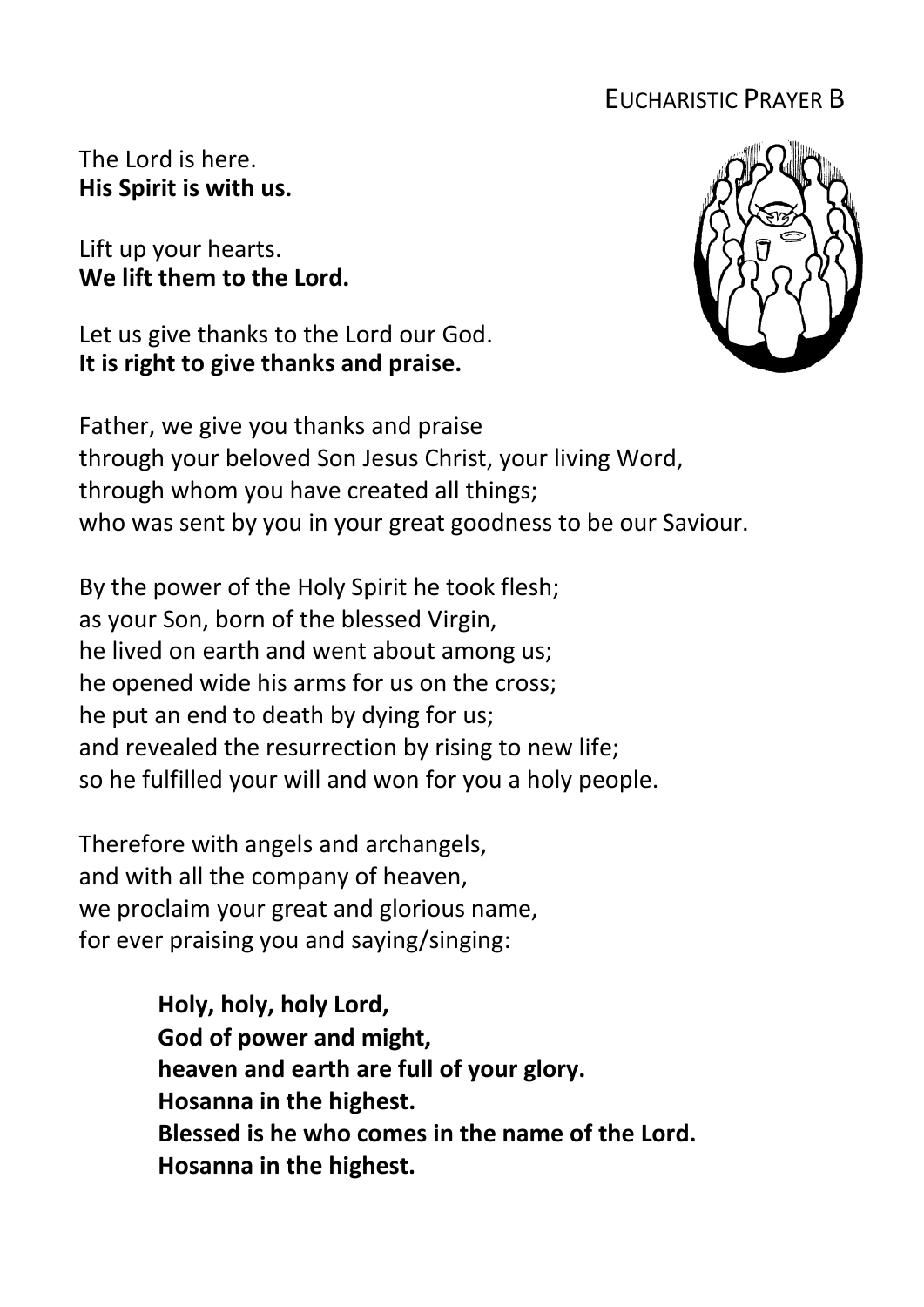Lord, you are holy indeed, the source of all holiness; grant that by the power of your Holy Spirit, and according to your holy will, these gifts of bread and wine may be to us the body and blood of our Lord Jesus Christ;

who, in the same night that he was betrayed, took bread and gave you thanks; he broke it and gave it to his disciples, saying: Take, eat; this is my body which is given for you; do this in remembrance of me.

In the same way, after supper he took the cup and gave you thanks; he gave it to them, saying: Drink this, all of you; this is my blood of the new covenant, which is shed for you and for many for the forgiveness of sins. Do this, as often as you drink it, in remembrance of me.

*One of these acclamations is used*

Let us proclaim the mystery of faith **Christ has died: Christ is risen: Christ will come again.**

or

Praise to you, Lord Jesus: **Dying you destroyed our death, rising you restored our life: Lord Jesus, come in glory.**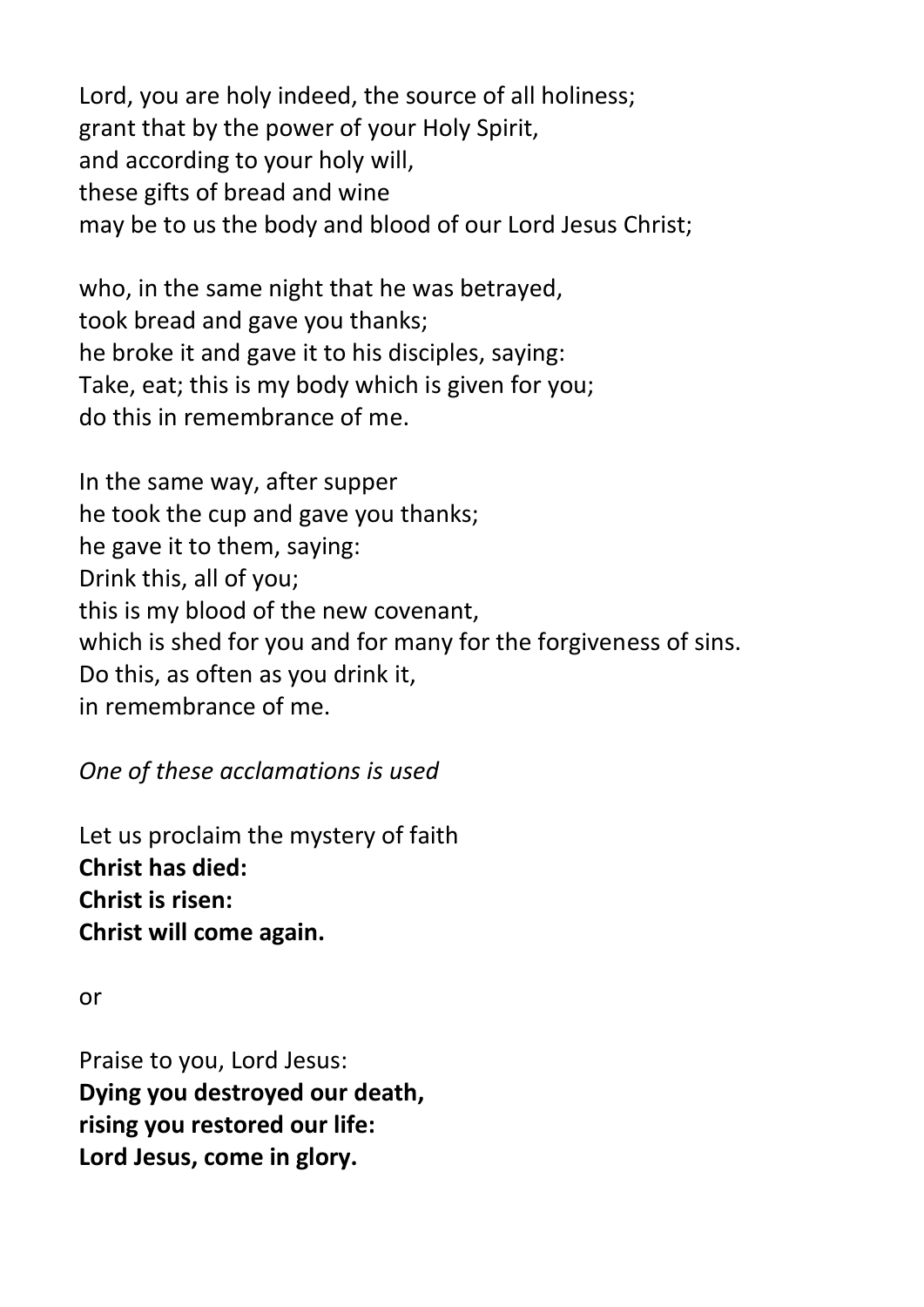And so, Father, calling to mind his death on the cross, his perfect sacrifice made once for the sins of the whole world; rejoicing in his mighty resurrection and glorious ascension. and looking for his coming in glory, we celebrate this memorial of our redemption.

As we offer you this our sacrifice of praise and thanksgiving, we bring before you this bread and this cup and we thank you for counting us worthy to stand in your presence and serve you.

Send the Holy Spirit on your people and gather into one in your kingdom all who share this one bread and one cup, so that we, in the company of all the saints, may praise and glorify you for ever, through Jesus Christ our Lord;

by whom, and with whom, and in whom, in the unity of the Holy Spirit, all honour and glory be yours, almighty Father, for ever and ever. **Amen.**

*The service continues with the Lord's Prayer on page 21*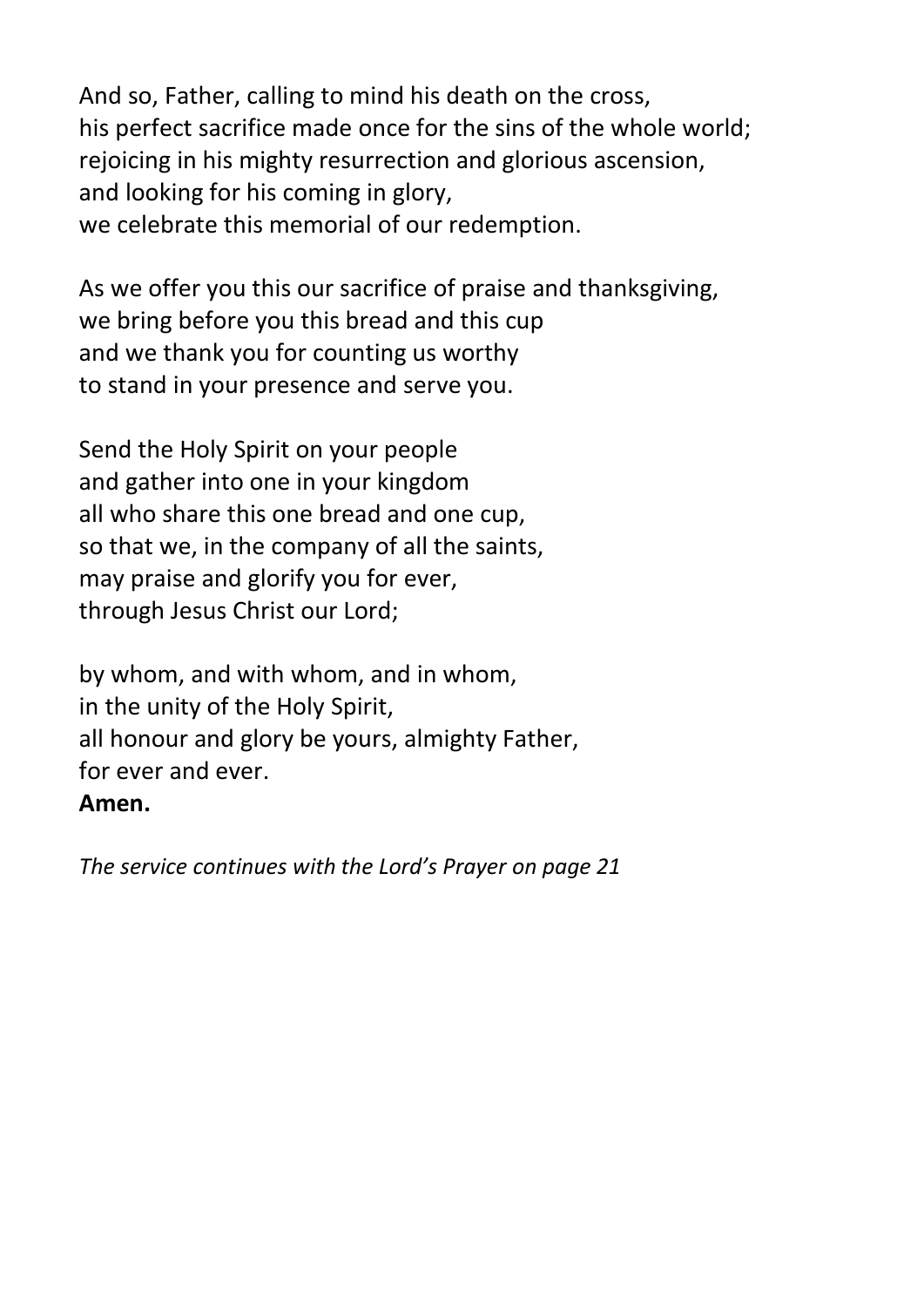The Lord is here. **His Spirit is with us.**

Lift up your hearts. **We lift them to the Lord.**

Let us give thanks to the Lord our God. **It is right to give thanks and praise.**

Father, you made the world and love your creation. You gave your Son Jesus Christ to be our Saviour. His dying and rising have set us free from sin and death. And so we gladly thank you, with saints and angels praising you, and saying /singing:

> **Holy, holy, holy Lord, God of power and might, heaven and earth are full of your glory. Hosanna in the highest. Blessed is he who comes in the name of the Lord. Hosanna in the highest.**

We praise and bless you, loving Father, through Jesus Christ, our Lord; and as we obey his command, send your Holy Spirit, that broken bread and wine outpoured may be for us the body and blood of your dear Son.

On the night before he died he had supper with his friends and, taking bread, he praised you. He broke the bread, gave it to them and said: Take, eat; this is my body which is given for you; do this in remembrance of me.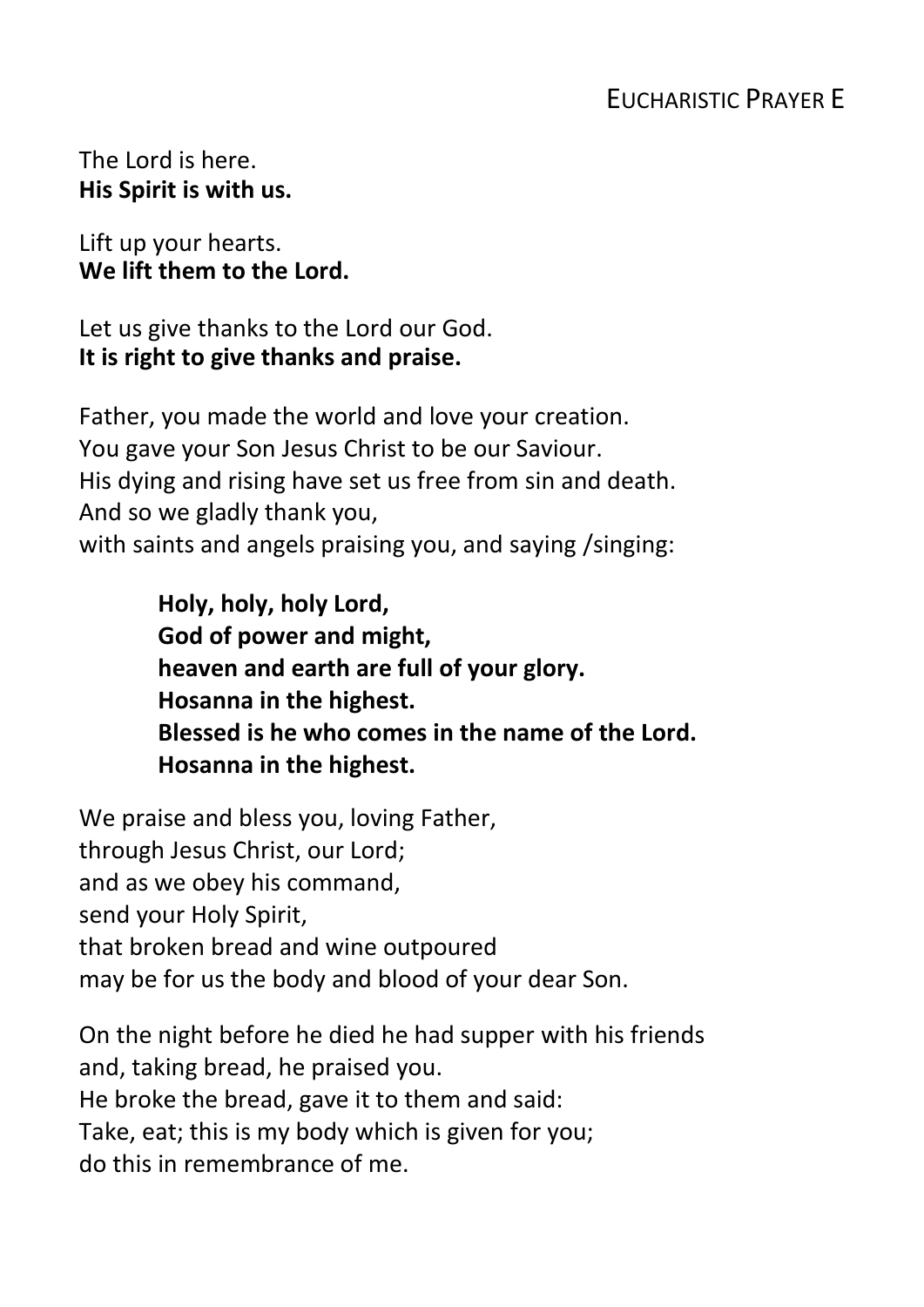When supper was ended he took the cup of wine. Again he praised you, gave it to them and said: Drink this, all of you; this is my blood of the new covenant, which is shed for you and for many for the forgiveness of sins. Do this, as often as you drink it, in remembrance of me.

So, Father, we remember all that Jesus did, in him we plead with confidence his sacrifice made once for all upon the cross. Bringing before you the bread of life and cup of salvation, we proclaim his death and resurrection until he comes in glory.

Christ is the bread of life: **When we eat this bread and drink this cup, we proclaim your death, Lord Jesus, until you come in glory.**

Lord of all life, help us to work together for that day when your kingdom comes and justice and mercy will be seen in all the earth. Look with favour on your people, gather us in your loving arms and bring us with [N and] all the saints to feast at your table in heaven. Through Christ, and with Christ, and in Christ, in the unity of the Holy Spirit, all honour and glory are yours, O loving Father, for ever and ever. **Amen.**

The service continues with the Lord's Prayer on page 21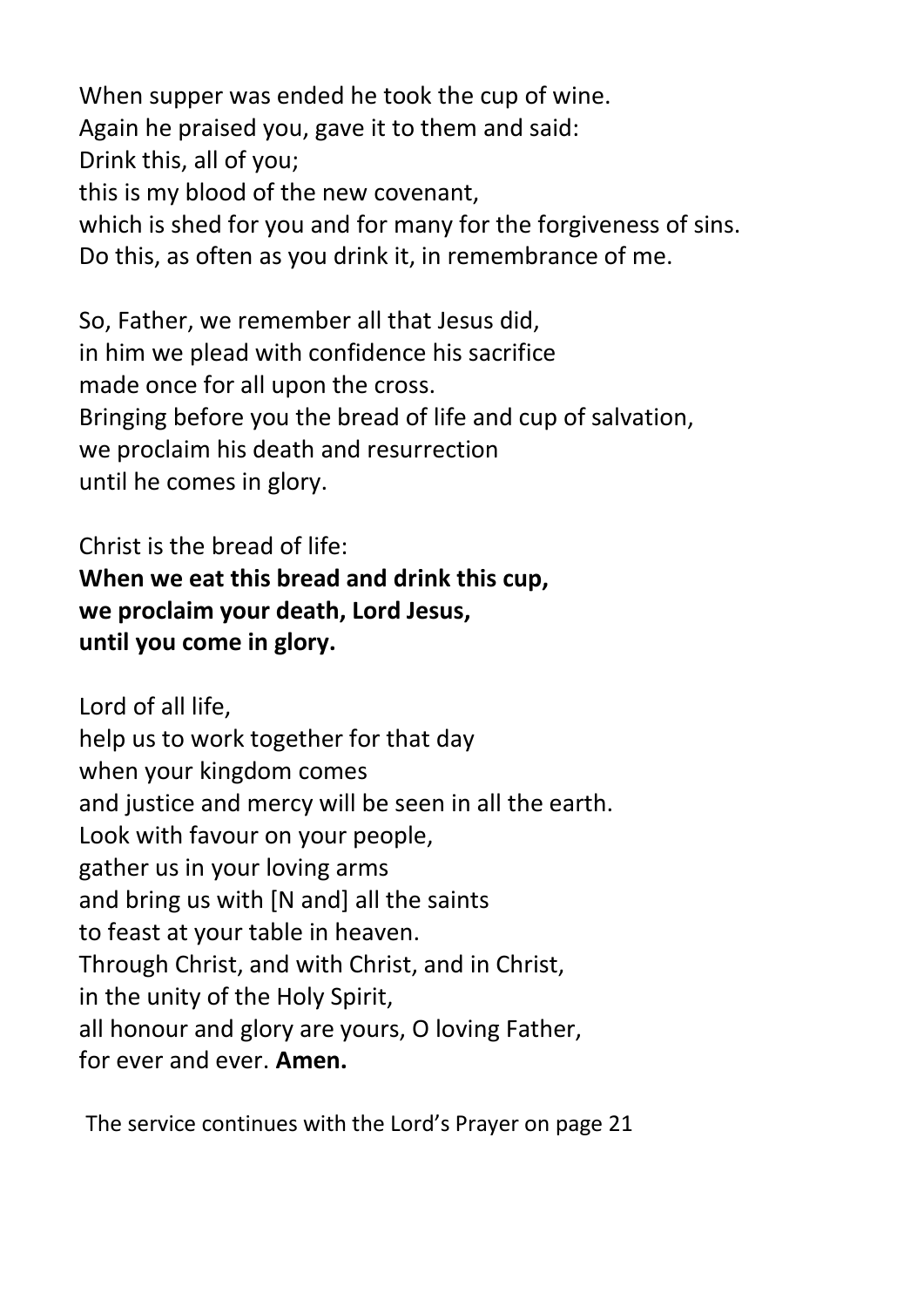## EUCHARISTIC PRAYER H

The Lord be with you **and also with you.**

Lift up your hearts. **We lift them to the Lord.**

Let us give thanks to the Lord our God. **It is right to give thanks and praise.**

It is right to praise you, Father, Lord of all creation; in your love you made us for yourself. When we turned away you did not reject us, but came to meet us in your Son. **You embraced us as your children and welcomed us to sit and eat with you.**

In Christ you shared our life that we might live in him and he in us. **He opened his arms of love upon the cross and made for all the perfect sacrifice for sin.**

On the night he was betrayed, at supper with his friends he took bread, and gave you thanks; he broke it and gave it to them, saying: Take, eat; this is my body which is given for you; do this in remembrance of me. **Father, we do this in remembrance of him: his body is the bread of life.**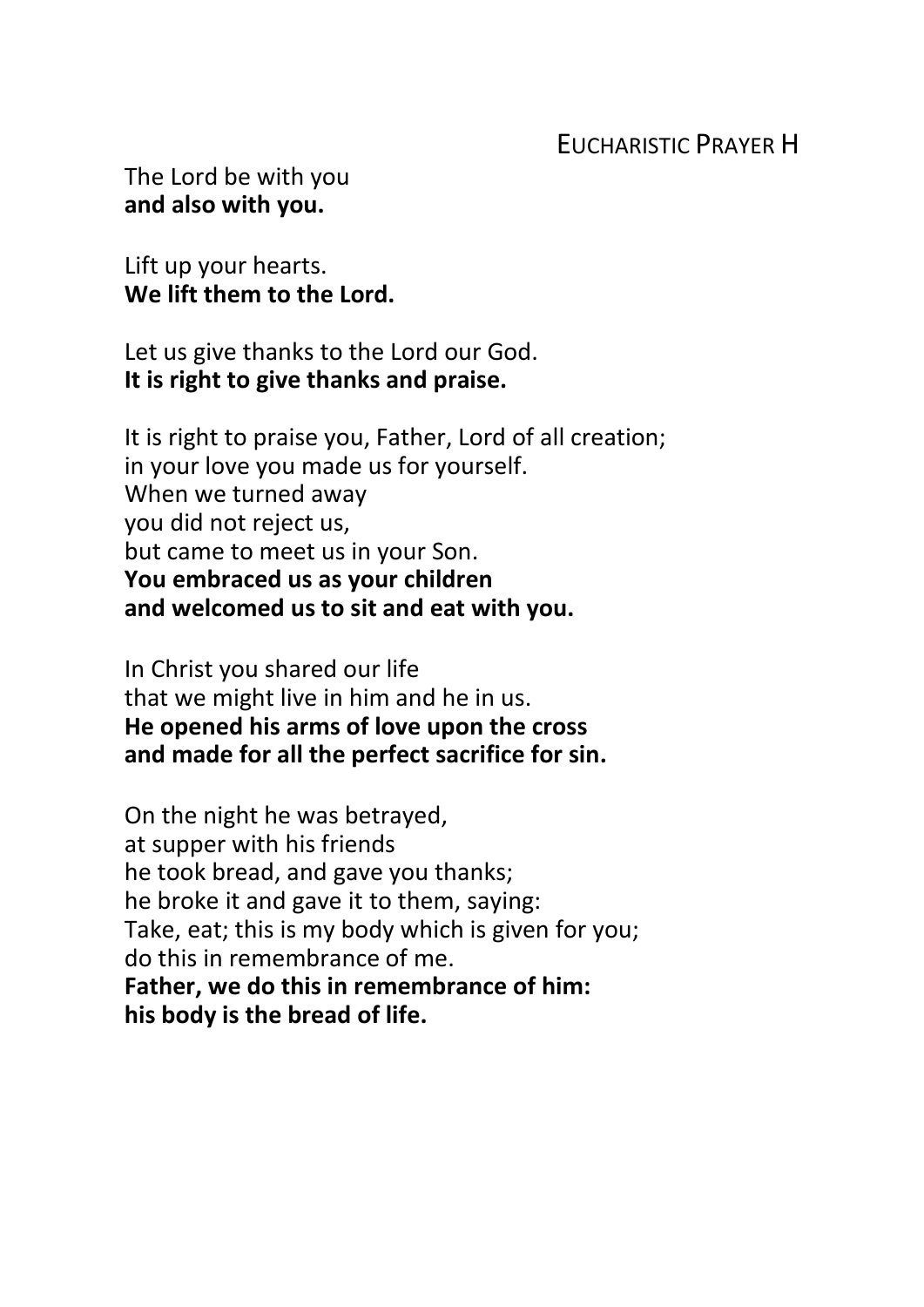At the end of supper, taking the cup of wine, he gave you thanks, and said: Drink this, all of you; this is my blood of the new covenant, which is shed for you for the forgiveness of sins; do this in remembrance of me. **Father, we do this in remembrance of him:**

**his blood is shed for all.**

As we proclaim his death and celebrate his rising in glory, send your Holy Spirit that this bread and this wine may be to us the body and blood of your dear Son.

As we eat and drink these holy gifts make us one in Christ, our risen Lord.

With your whole Church throughout the world we offer you this sacrifice of praise and lift our voice to join the eternal song of heaven:

**Holy, holy, holy Lord, God of power and might, Heaven and earth are full of your glory. Hosanna in the highest. Blessed is he who comes in the name of the Lord. Hosanna in the highest.**

*The service continues with the Lord's Prayer on page 21*

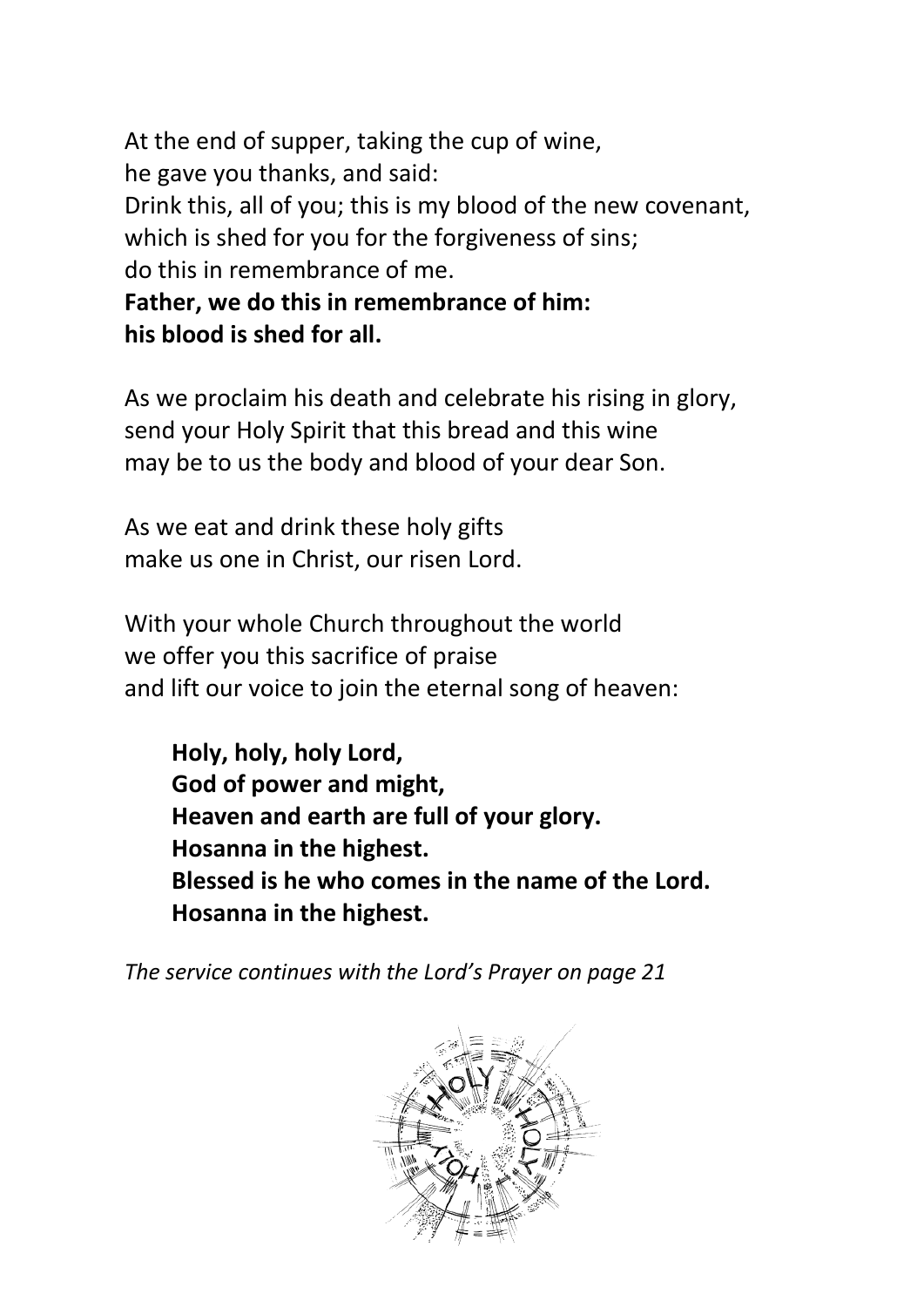# ADDITIONAL EUCHARISTIC PRAYER TWO

The Lord is here **His Spirit is with us.**

Lift up your hearts. **We lift them to the Lord.**

Let us give thanks to the Lord our God. **It is right to give thanks and praise.**

*Why is it right to give thanks and praise? Listen, and we will hear.*

Lord of all life, you created the universe, where all living things reflect your glory. You give us this great and beautiful earth, to discover and to cherish.

You give us your love, even when things go wrong. Jesus knew hurt and pain. Through him you wipe away our tears, and fill us with your peace.

You made us all, each wonderfully different, to join with the angels and sing your praise:

> **Holy, holy, holy Lord, God of power and might, heaven and earth are full of your glory. Hosanna in the highest.**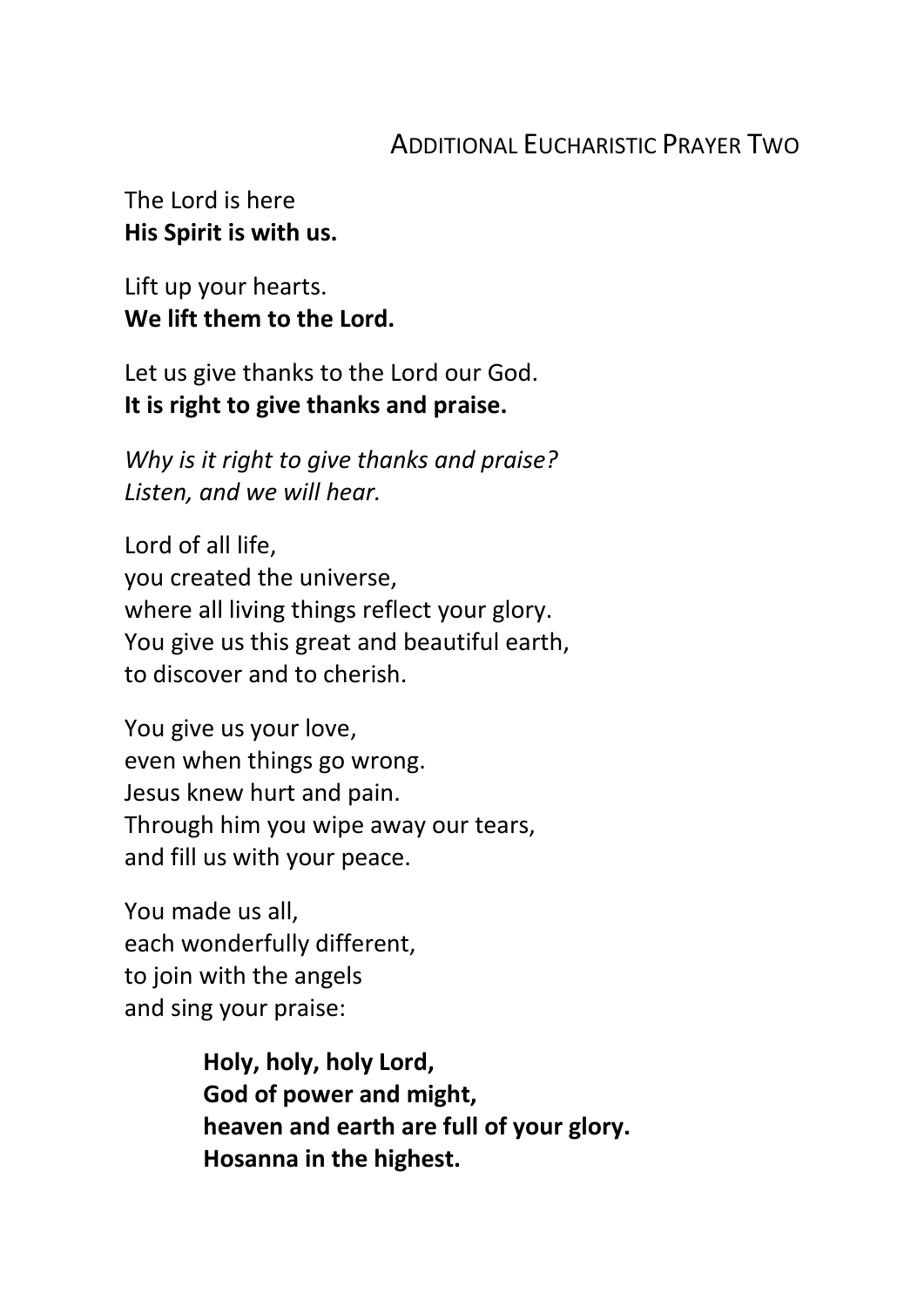# **[Blessed is he who comes in the name of the Lord. Hosanna in the highest.]**

We thank you, loving Father, because, when we turned away, you sent Jesus, your Son. He gave his life for us on the cross and shows us the way to live.

Send your Holy Spirit that these gifts of bread and wine may be for us Christ's body and his blood.

*Why do we share this bread and wine? Listen, and we will hear.*

On the night before he died, when darkness had fallen, Jesus took bread. He gave thanks, broke it, and shared it with his disciples, saying: 'This is my body, given for you. Do this to remember me.'

After they had eaten, he took the cup of wine, gave thanks, and shared it with his disciples, saying: 'This is my blood, poured out for you and for many, for the forgiveness of sins.'

So Father, with this bread and this cup we celebrate his love, his death, his risen life. As you feed us with these gifts, send your Holy Spirit, and change us more and more to be like Jesus our Saviour.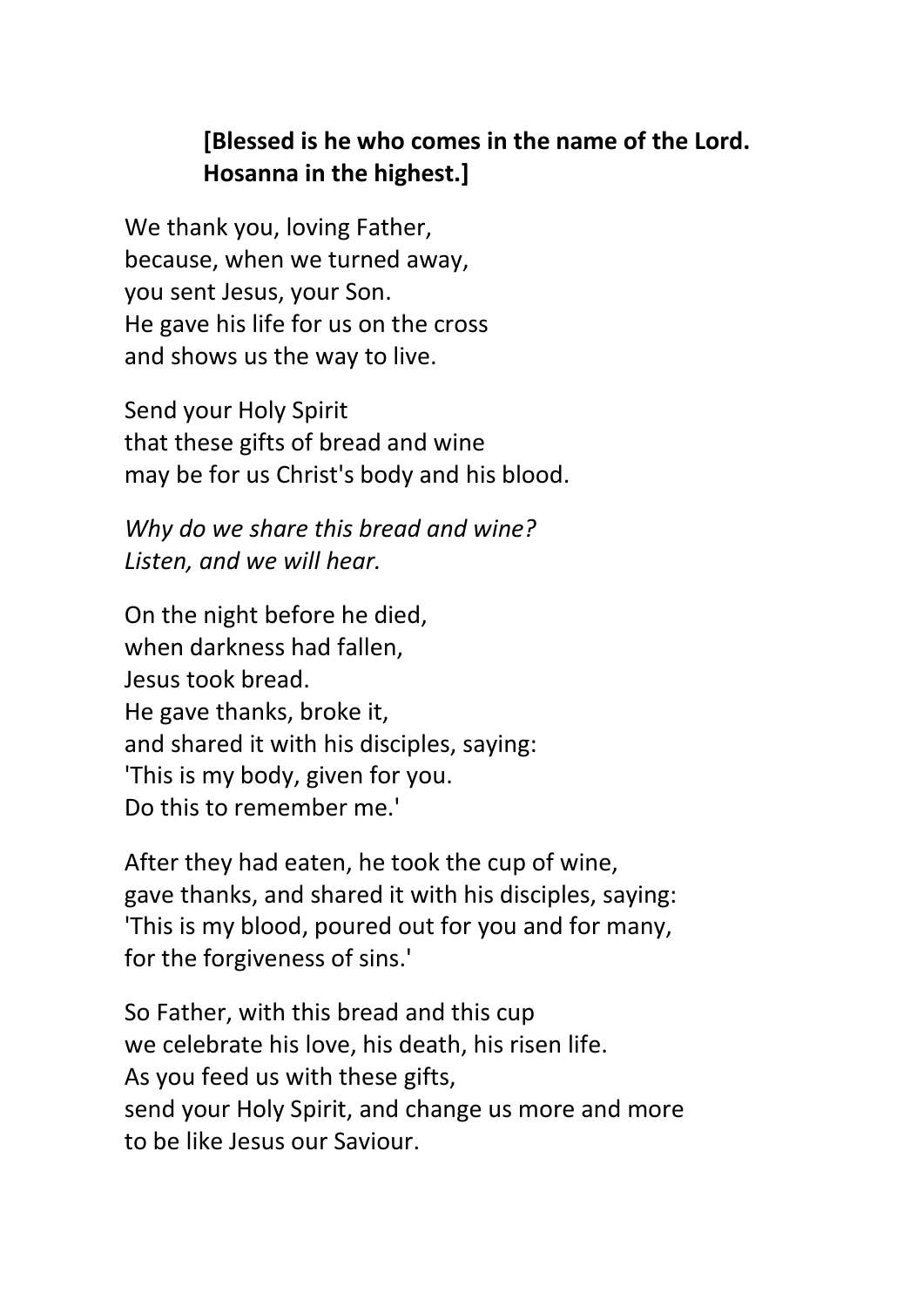*How do we follow Jesus Christ? Listen, and we will hear.*

Help us, Father, to love one another, as we look forward to that day when suffering is ended, and all creation is gathered in your loving arms.

And now with all your saints we give you glory, through Jesus Christ, in the strength of the Spirit, today and for ever.

#### **Amen.**

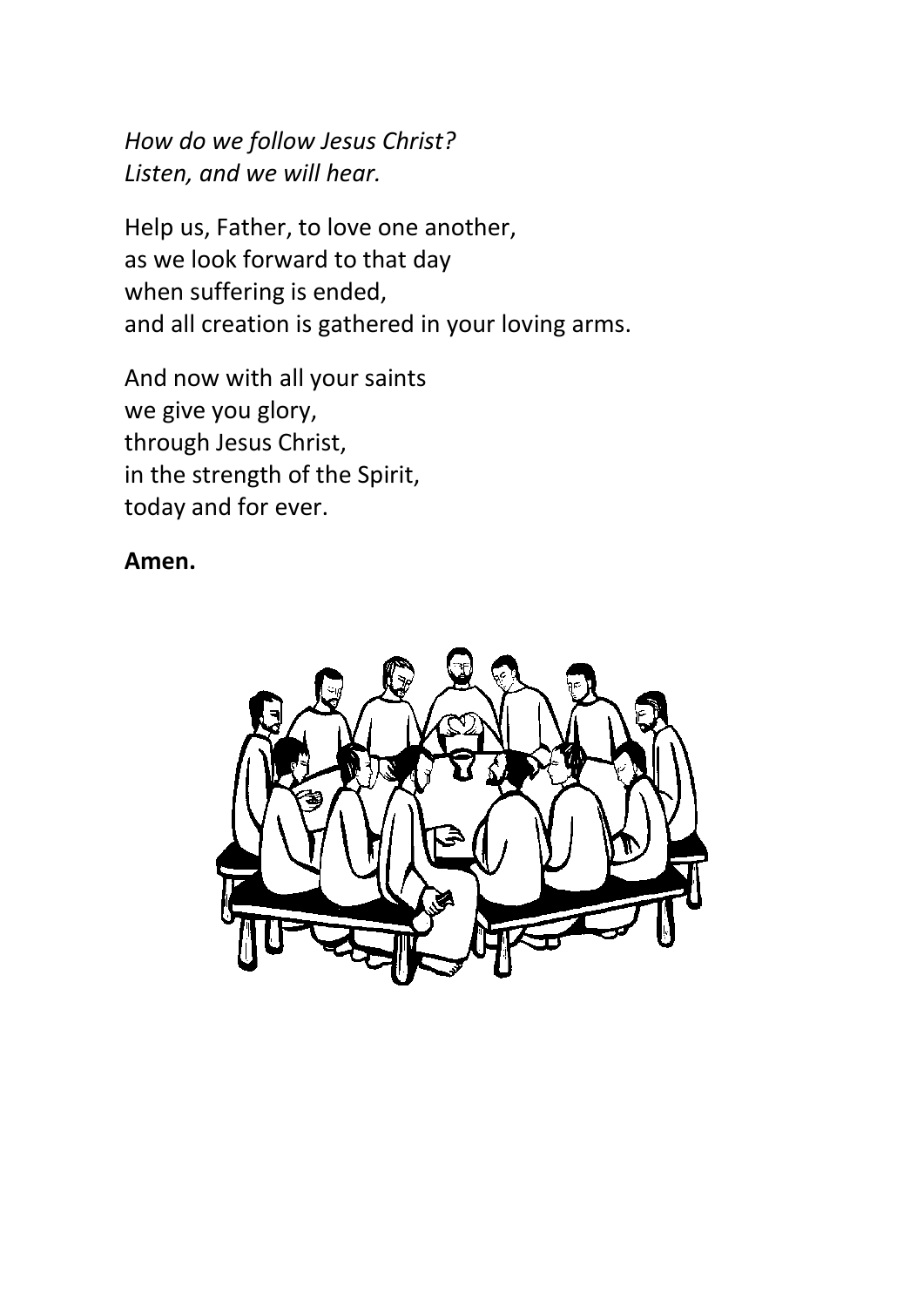#### **The Lord's Prayer**

Let us pray with confidence as our Saviour has taught us

**Our Father in heaven, hallowed be your name, your kingdom come, your will be done, on earth as in heaven. Give us today our daily bread. Forgive us our sins as we forgive those who sin against us. Lead us not into temptation but deliver us from evil. For the kingdom, the power, and the glory are yours now and for ever. Amen.**

#### **Breaking of the Bread**

We break this bread to share in the body of Christ. **Though we are many, we are one body, because we all share in one bread.**



**Agnus Dei Lamb of God, you take away the sin of the world, have mercy on us.**

**Lamb of God, you take away the sin of the world, have mercy on us.**

**Lamb of God, you take away the sin of the world, grant us peace.**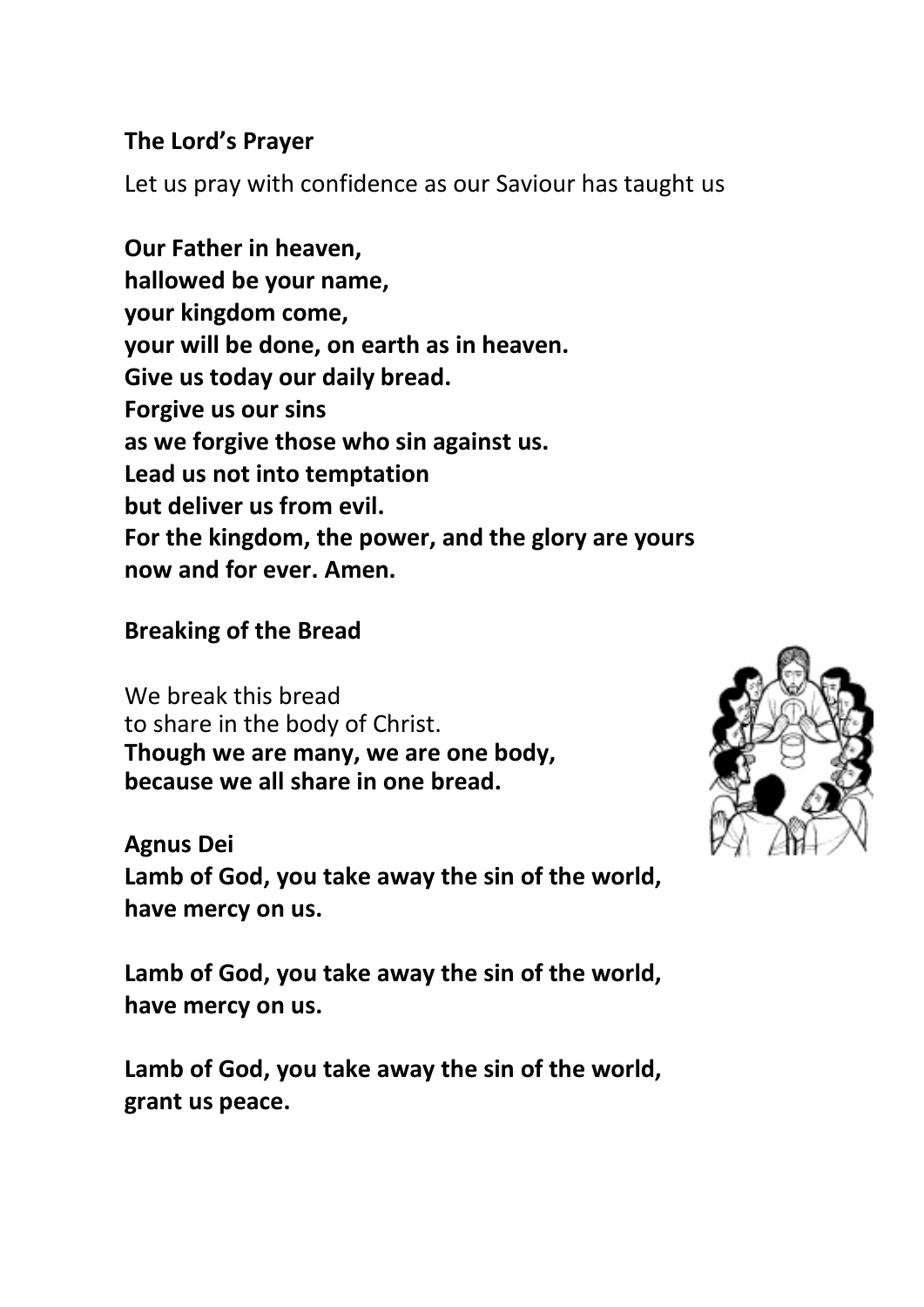

*or*

**Jesus, Lamb of God, have mercy on us.**

**Jesus, bearer of our sins, have mercy on us.**

**Jesus, redeemer of the world, grant us peace.**

**Giving of Communion**

God's holy gifts for God's holy people. **Jesus Christ is holy, Jesus Christ is Lord, to the glory of God the Father.**

*The president and people receive communion or a blessing*

## **Prayer after Communion**

*Silence is kept*

**Almighty God, we thank you for feeding us with the body and blood of your Son Jesus Christ. Through him we offer you our souls and bodies to be a living sacrifice. Send us out in the power of your Spirit to live and work to your praise and glory. Amen.**

Parish notices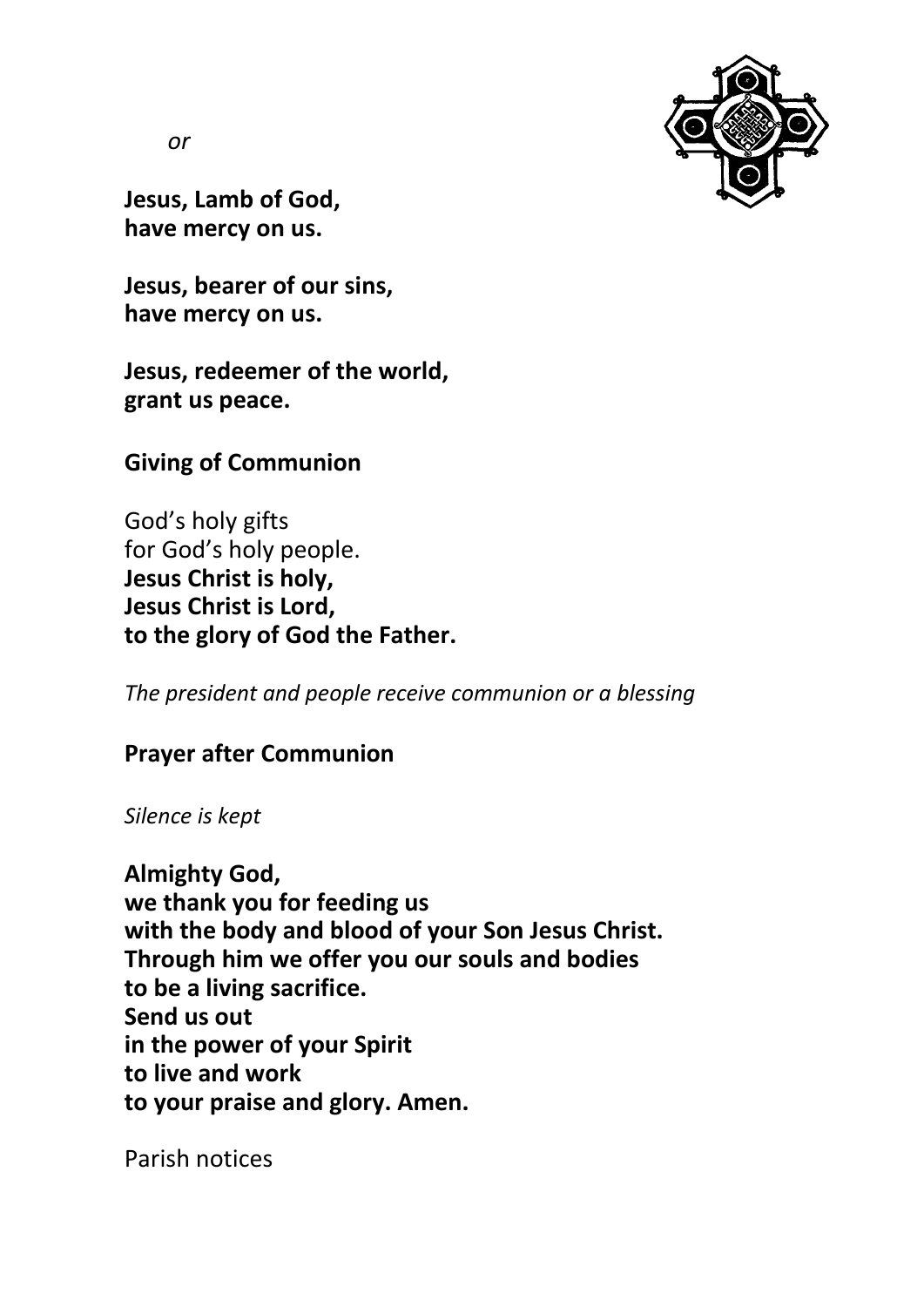## **Hymn**

# **Blessing**

The peace of God, which passes all understanding, keep your hearts and minds in the knowledge and love of God, and of his Son Jesus Christ our Lord; and the blessing of God almighty, the Father, the Son, and the Holy Spirit, be among you and remain with you always. **Amen.**

#### or

The love of the Lord Jesus draw *you* to himself, the power of the Lord Jesus strengthen *you* in his service, the joy of the Lord Jesus fill *your* hearts; and the blessing of God almighty, the Father, the Son, and the Holy Spirit, be among you and remain with you always. **Amen.**

Go in peace to love and serve the Lord. **In the name of Christ. Amen.**

*or*

**We go into the world to walk in God's light, to rejoice in God's love and to reflect God's glory.**